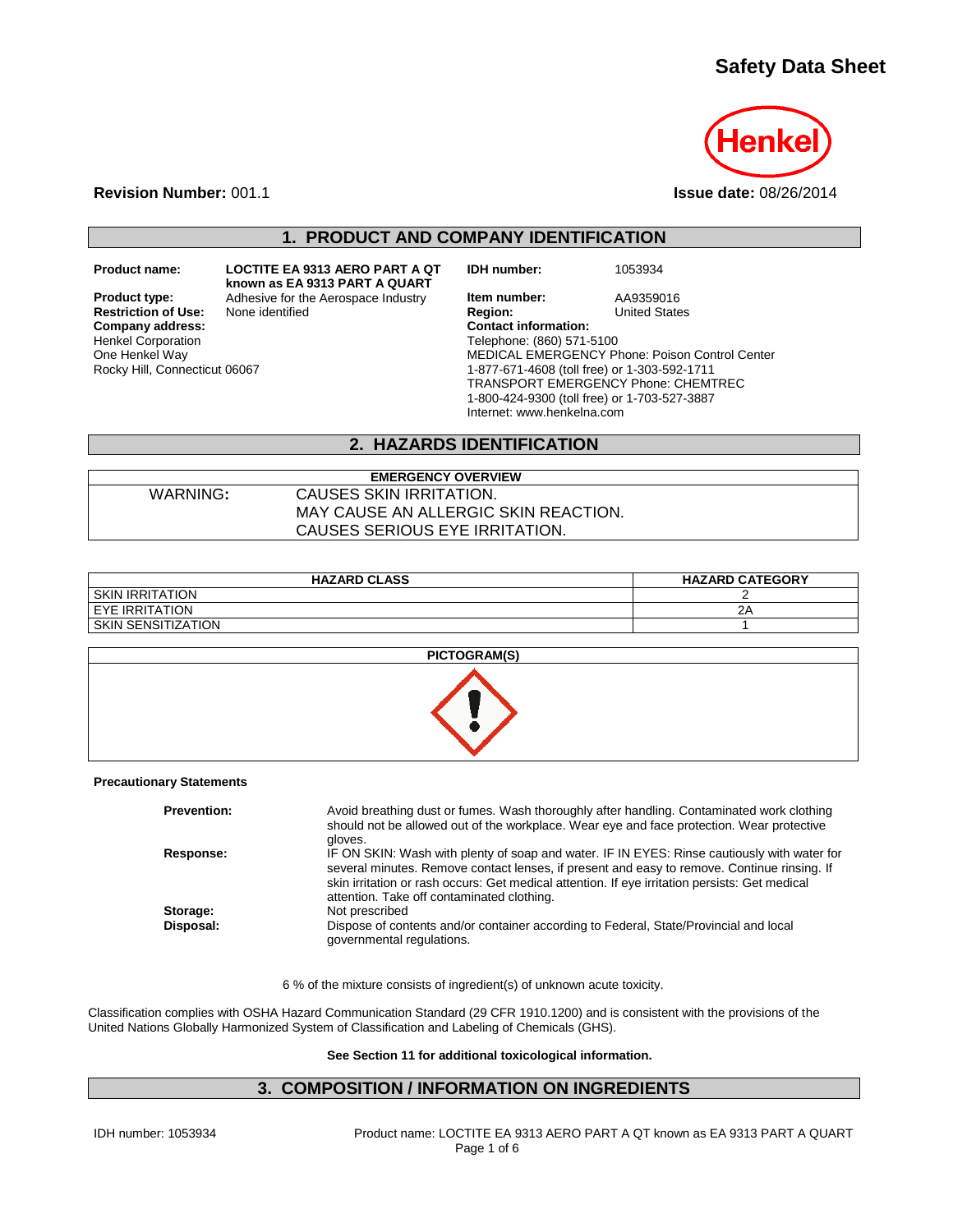| <b>Hazardous Component(s)</b>                         | <b>CAS Number</b> | Percentage* |
|-------------------------------------------------------|-------------------|-------------|
| Epichlorohydrin-4,4'-isopropylidene<br>diphenol resin | 25068-38-6        | $30 - 60$   |
| Bisphenol A - Epichlorohydrin Polymer                 | 25085-99-8        | $10 - 30$   |
| Epoxy resin                                           | Proprietary       | $5 - 10$    |
| Epoxy resin                                           | Proprietary       | - 5         |

\* Exact percentage is a trade secret. Concentration range is provided to assist users in providing appropriate protections.

|                                         | <b>4. FIRST AID MEASURES</b>                                                                                                                                   |
|-----------------------------------------|----------------------------------------------------------------------------------------------------------------------------------------------------------------|
| Inhalation:                             | If inhaled, immediately remove the affected person to fresh air. If symptoms<br>develop and persist, get medical attention.                                    |
| Skin contact:                           | Remove contaminated clothing and footwear. Immediately wash skin<br>thoroughly with soap and water. If symptoms develop and persist, get medical<br>attention. |
| Eye contact:                            | In case of contact with the eyes, rinse immediately with plenty of water for 15<br>minutes, and seek immediate medical attention.                              |
| Ingestion:                              | Get immediate medical attention. Do not induce vomiting. Never give anything<br>by mouth to a victim who is unconscious or is having convulsions.              |
| Symptoms:                               | See Section 11.                                                                                                                                                |
| Notes to physician:                     | Treat symptomatically and supportively.                                                                                                                        |
|                                         | <b>5. FIRE FIGHTING MEASURES</b>                                                                                                                               |
| <b>Extinguishing media:</b>             | Water spray (fog), foam, dry chemical or carbon dioxide.                                                                                                       |
| <b>Special firefighting procedures:</b> | Wear full protective clothing. Wear self-contained breathing apparatus.                                                                                        |
| Unusual fire or explosion hazards:      | May liberate large quantities of dense, foul-smelling smoke which may contain<br>unidentified toxic gasses.                                                    |
| Hazardous combustion products:          | Upon decomposition, this product emits carbon monoxide, carbon dioxide<br>and/or low molecular weight hydrocarbons. Oxides of nitrogen.                        |

# **6. ACCIDENTAL RELEASE MEASURES**

**Use personal protection recommended in Section 8, isolate the hazard area and deny entry to unnecessary and unprotected personnel.**

| <b>Environmental precautions:</b> | Prevent further leakage or spillage if safe to do so. Wear appropriate<br>protective equipment and clothing during clean-up. Do not allow product to<br>enter sewer or waterways. |
|-----------------------------------|-----------------------------------------------------------------------------------------------------------------------------------------------------------------------------------|
| Clean-up methods:                 | Scrape up spilled material and place in a closed container for disposal.<br>Dispose of according to Federal, State and local governmental regulations.                            |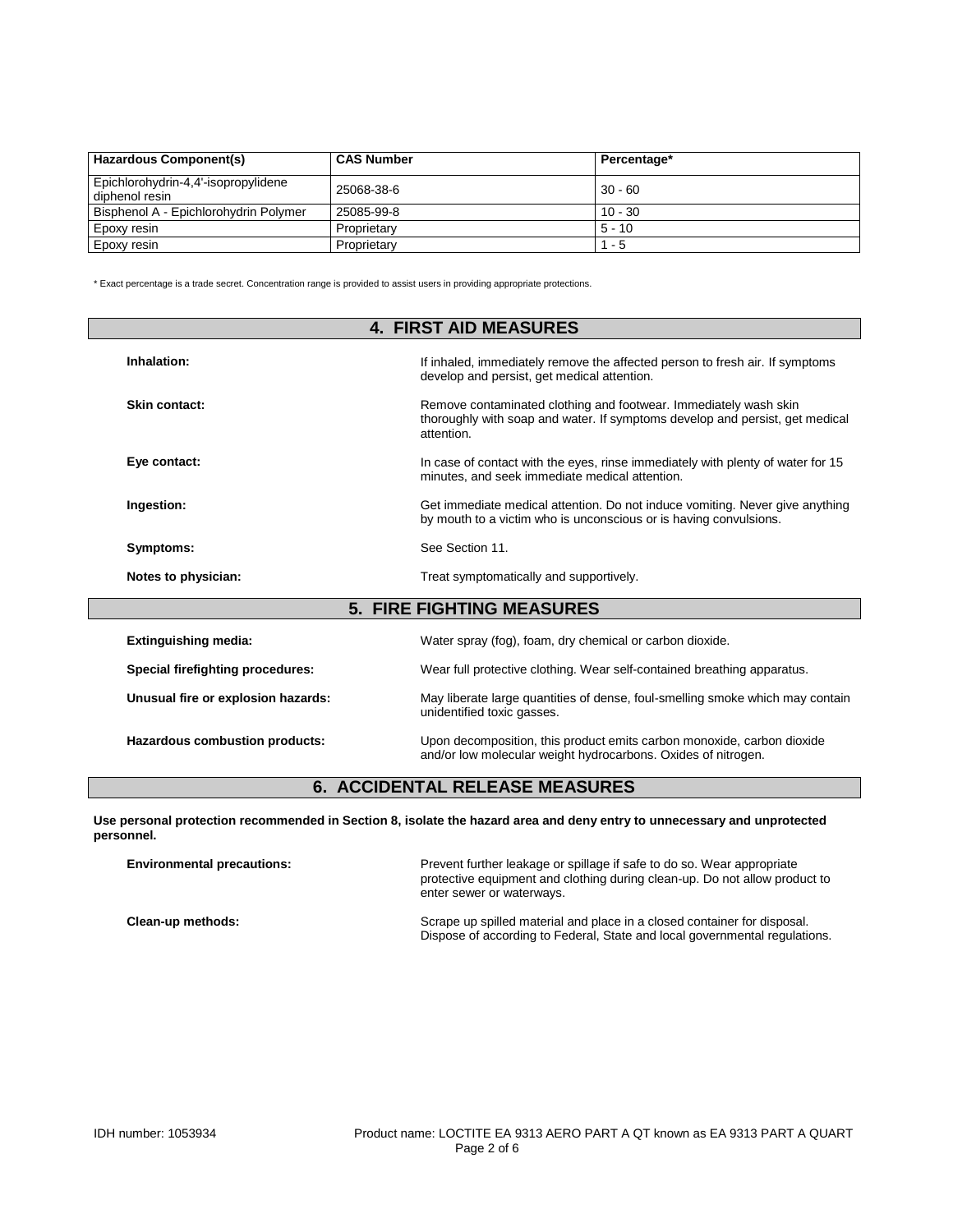# **7. HANDLING AND STORAGE**

Handling: **Handling: Prevent contact with eyes**, skin and clothing. Do not breathe vapor and mist. Wash thoroughly after handling. For the Part A plus Part B adhesive mixture, follow curing schedule as recommended in product literature. Do not heat Part A at temperatures greater than 100 ºC (212 ºF). This material may self-react at higher temperatures and cause an exotherm. The exotherm has the potential for release of excessive energy and toxic gasses. Empty containers retain product residue, so obey hazard warnings and handle empty containers as if they were full.

**Storage: Storage: For safe storage, store between 0 °C (32°F) and 25 °C (77°F)** Keep container tightly closed and in a cool, well-ventilated place away from incompatible materials.

**For information on product shelf life, please review labels on container or check the Technical Data Sheet.**

## **8. EXPOSURE CONTROLS / PERSONAL PROTECTION**

**Employers should complete an assessment of all workplaces to determine the need for, and selection of, proper exposure controls and protective equipment for each task performed.**

| Hazardous Component(s)                                | <b>ACGIH TLV</b> | <b>OSHA PEL</b>                                                       | <b>AIHA WEEL</b> | <b>OTHER</b> |
|-------------------------------------------------------|------------------|-----------------------------------------------------------------------|------------------|--------------|
| Epichlorohydrin-4,4'-isopropylidene<br>diphenol resin | None             | None                                                                  | None             | None         |
| Bisphenol A - Epichlorohydrin Polymer                 | None             | None                                                                  | None             | None         |
| Epoxy resin                                           | None             | None                                                                  | None             | None         |
| Epoxy resin                                           | None             | None                                                                  | None             | None         |
| <b>Engineering controls:</b>                          |                  | Ventilation should effectively remove and prevent buildup of any dust |                  |              |

generated from the handling of this product.

**Respiratory protection:** When dusts or thermal processing fumes are generated and ventilation is not sufficient to effectively remove them, appropriate NIOSH/MSHA approved respiratory protection must be provided.

**Eye/face protection:** Safety goggles or safety glasses with side shields.

**Skin protection:** Wear impervious gloves for prolonged contact. Use of impervious apron and boots are recommended.

### **9. PHYSICAL AND CHEMICAL PROPERTIES**

| <b>Physical state:</b>                   | Paste                                                                 |
|------------------------------------------|-----------------------------------------------------------------------|
| Color:                                   | Cream                                                                 |
| Odor:                                    | Pungent                                                               |
| Odor threshold:                          | Not available.                                                        |
| pH:                                      | Neutral                                                               |
| Vapor pressure:                          | Not available.                                                        |
| Boiling point/range:                     | Not determined                                                        |
| Melting point/ range:                    | Not determined                                                        |
| Specific gravity:                        | 1.13                                                                  |
| Vapor density:                           | >1                                                                    |
| Flash point:                             | $>$ 200 °F ( $>$ 93.33 °C)                                            |
| Flammable/Explosive limits - lower:      | Not available.                                                        |
| Flammable/Explosive limits - upper:      | Not available.                                                        |
| Autoignition temperature:                | Not applicable                                                        |
| <b>Evaporation rate:</b>                 | Not determined                                                        |
| Solubility in water:                     | Not miscible or difficult to mix                                      |
| Partition coefficient (n-octanol/water): | Not determined                                                        |
| <b>VOC content:</b>                      | < 10 g/l per SCAQMD Rule 1124 [EPA Test Method 24/304-91] (estimated) |
| Viscosity:                               | Not available.                                                        |
| Decomposition temperature:               | Not available.                                                        |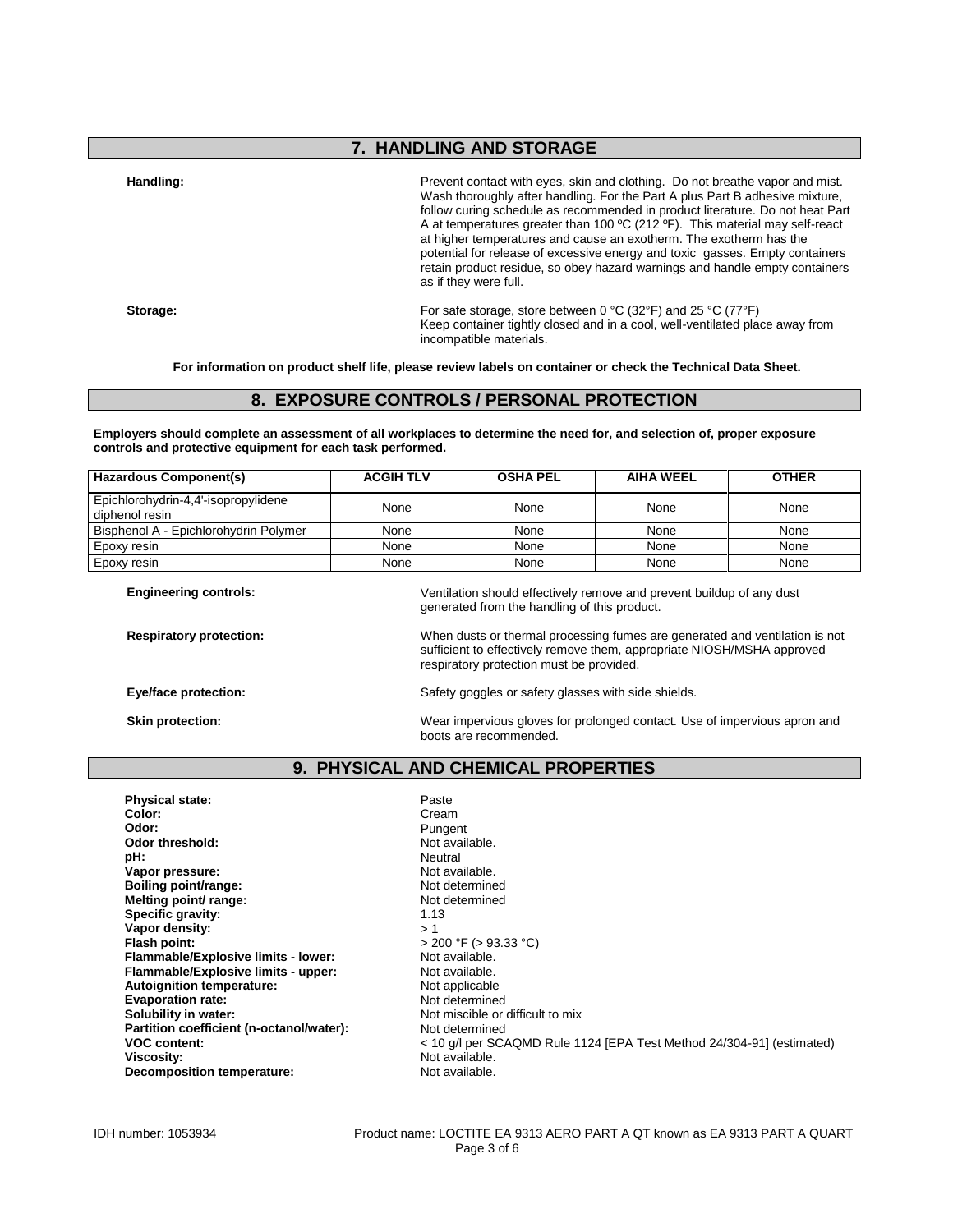# **10. STABILITY AND REACTIVITY**

| Stability:                                  | Stable                                                                                                                                                                                                                                                          |
|---------------------------------------------|-----------------------------------------------------------------------------------------------------------------------------------------------------------------------------------------------------------------------------------------------------------------|
| Hazardous reactions:                        | May occur.                                                                                                                                                                                                                                                      |
| <b>Hazardous decomposition</b><br>products: | Oxides of carbon and nitrogen, aldehydes, acids and undetermined organics.                                                                                                                                                                                      |
| Incompatible materials:                     | Keep away from strong oxidizing agents, strong Lewis or mineral acids.                                                                                                                                                                                          |
| <b>Reactivity:</b>                          | Not available.                                                                                                                                                                                                                                                  |
| Conditions to avoid:                        | Failure to observe these precautions may result in excessive heat build-up causing an<br>exotherm. Do not heat mixed adhesive unless curing surfaces to be bonded. Avoid mixing<br>resin (Part A) and curing agent (Part B) unless you plan to use immediately. |

# **11. TOXICOLOGICAL INFORMATION**

**Relevant routes of exposure:** Skin, Inhalation, Eyes

### **Potential Health Effects/Symptoms**

| Inhalation:   | May cause respiratory tract irritation.                                                          |
|---------------|--------------------------------------------------------------------------------------------------|
| Skin contact: | This product may cause irritation to the skin. This product may cause an allergic skin reaction. |
| Eye contact:  | This product may cause irritation to the eyes.                                                   |
| Ingestion:    | Ingestion may cause gastrointestinal irritation, nausea, vomiting and diarrhea.                  |

| Hazardous Component(s)                                | LD50s and LC50s | Immediate and Delayed Health Effects |
|-------------------------------------------------------|-----------------|--------------------------------------|
| Epichlorohydrin-4,4'-isopropylidene<br>diphenol resin | None            | Allergen, Irritant                   |
| Bisphenol A - Epichlorohydrin Polymer                 | None            | Allergen, Irritant                   |
| Epoxy resin                                           | None            | Irritant, Allergen                   |
| Epoxy resin                                           | None            | Irritant, Allergen                   |

| Hazardous Component(s)                                | <b>NTP Carcinogen</b> | <b>IARC Carcinogen</b> | <b>OSHA Carcinogen</b><br>(Specifically Regulated) |
|-------------------------------------------------------|-----------------------|------------------------|----------------------------------------------------|
| Epichlorohydrin-4,4'-isopropylidene<br>diphenol resin | No                    | No                     | No                                                 |
| Bisphenol A - Epichlorohydrin Polymer                 | No                    | No                     | No                                                 |
| Epoxy resin                                           | No                    | No                     | No                                                 |
| Epoxy resin                                           | No                    | No                     | No                                                 |

# **12. ECOLOGICAL INFORMATION**

Ecological information: **Harmful to aquatic organisms.**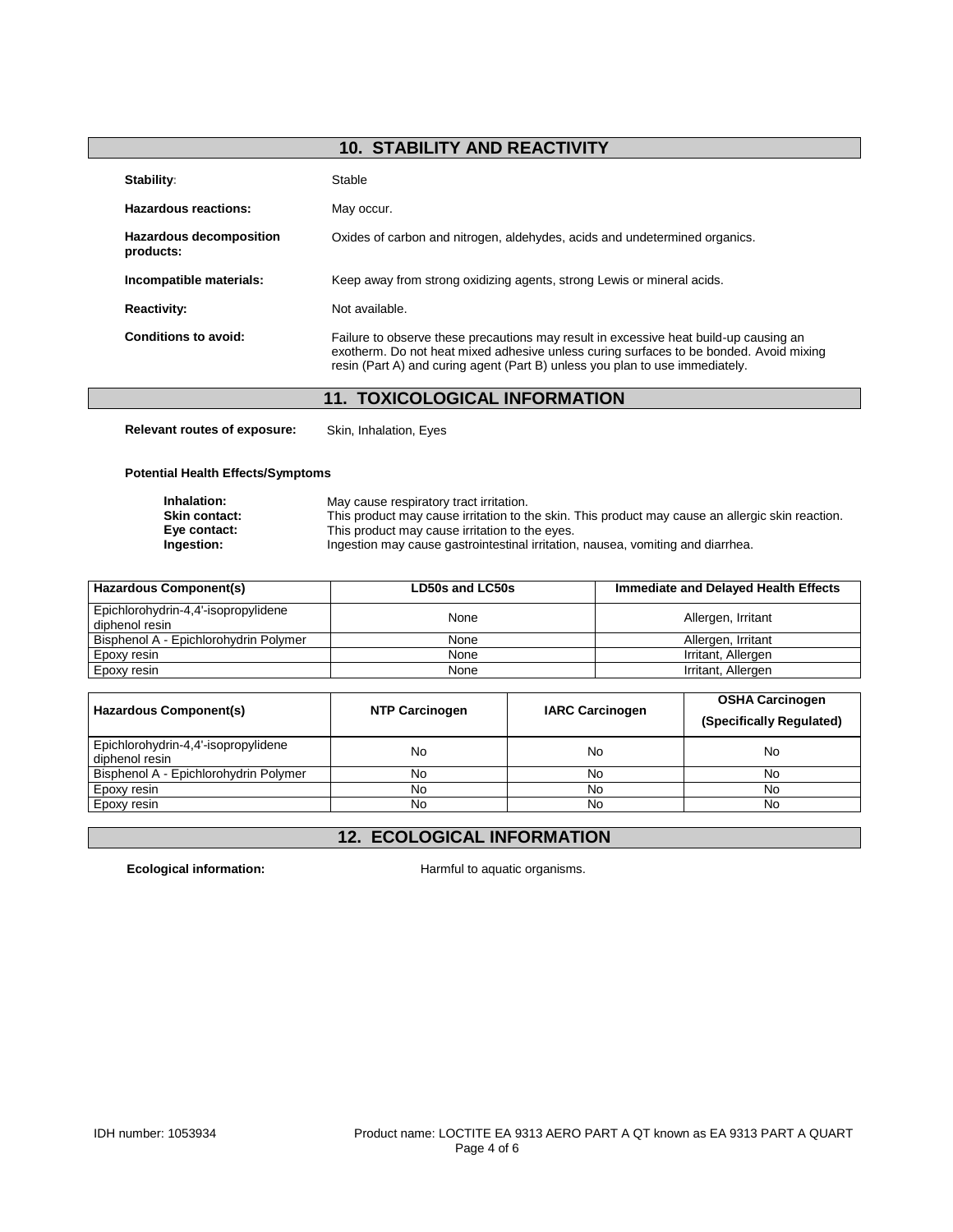|                                                                                                                        | <b>13. DISPOSAL CONSIDERATIONS</b>                                                                                             |
|------------------------------------------------------------------------------------------------------------------------|--------------------------------------------------------------------------------------------------------------------------------|
|                                                                                                                        | Information provided is for unused product only.                                                                               |
| Recommended method of disposal:                                                                                        | Follow all local, state, federal and provincial regulations for disposal.                                                      |
| Hazardous waste number:                                                                                                | Material, if discarded, is not expected to be a characteristic hazardous waste<br>under RCRA.                                  |
|                                                                                                                        | <b>14. TRANSPORT INFORMATION</b>                                                                                               |
| package/configuration.                                                                                                 | The transport information provided in this section only applies to the material/formulation itself, and is not specific to any |
| U.S. Department of Transportation Ground (49 CFR)                                                                      |                                                                                                                                |
| Proper shipping name:                                                                                                  | Not regulated                                                                                                                  |
| Hazard class or division:                                                                                              | None                                                                                                                           |
| Identification number:                                                                                                 | None                                                                                                                           |
| Packing group:                                                                                                         | None                                                                                                                           |
|                                                                                                                        |                                                                                                                                |
|                                                                                                                        |                                                                                                                                |
| Proper shipping name:                                                                                                  | Environmentally hazardous substance, solid, n.o.s. (Bisphenol-A Epichlorhydrin                                                 |
| <b>Hazard class or division:</b>                                                                                       | resin, Bisphenol A diglycidyl ether)<br>9                                                                                      |
| Identification number:                                                                                                 | <b>UN 3077</b>                                                                                                                 |
| Packing group:                                                                                                         | Ш                                                                                                                              |
|                                                                                                                        |                                                                                                                                |
| <b>International Air Transportation (ICAO/IATA)</b><br><b>Water Transportation (IMO/IMDG)</b><br>Proper shipping name: | ENVIRONMENTALLY HAZARDOUS SUBSTANCE, SOLID, N.O.S. (Bisphenol-A                                                                |
| Hazard class or division:                                                                                              | Epichlorhydrin resin, Bisphenol A diglycidyl ether)<br>g                                                                       |
| <b>Identification number:</b>                                                                                          | <b>UN 3077</b>                                                                                                                 |
| Packing group:                                                                                                         | Ш                                                                                                                              |

## **15. REGULATORY INFORMATION**

### **United States Regulatory Information**

| <b>TSCA 8 (b) Inventory Status:</b>                                                                           | All components are listed or are exempt from listing on the Toxic Substances Control Act               |
|---------------------------------------------------------------------------------------------------------------|--------------------------------------------------------------------------------------------------------|
| <b>TSCA 12 (b) Export Notification:</b>                                                                       | Inventory.<br>None above reporting de minimis                                                          |
| <b>CERCLA/SARA Section 302 EHS:</b><br><b>CERCLA/SARA Section 311/312:</b><br><b>CERCLA/SARA Section 313:</b> | None above reporting de minimis<br>Delayed Health, Immediate Health<br>None above reporting de minimis |
| <b>California Proposition 65:</b>                                                                             | No California Proposition 65 listed chemicals are known to be present.                                 |
| Canada Regulatory Information                                                                                 |                                                                                                        |
| <b>CEPA DSL/NDSL Status:</b>                                                                                  | All components are listed on or are exempt from listing on the Canadian Domestic<br>Substances List.   |

# **16. OTHER INFORMATION**

**This safety data sheet contains changes from the previous version in sections:** New Material Safety Data Sheet format.

**Prepared by:** Mark Mau, Regulatory Affairs Specialist

**Issue date:** 08/26/2014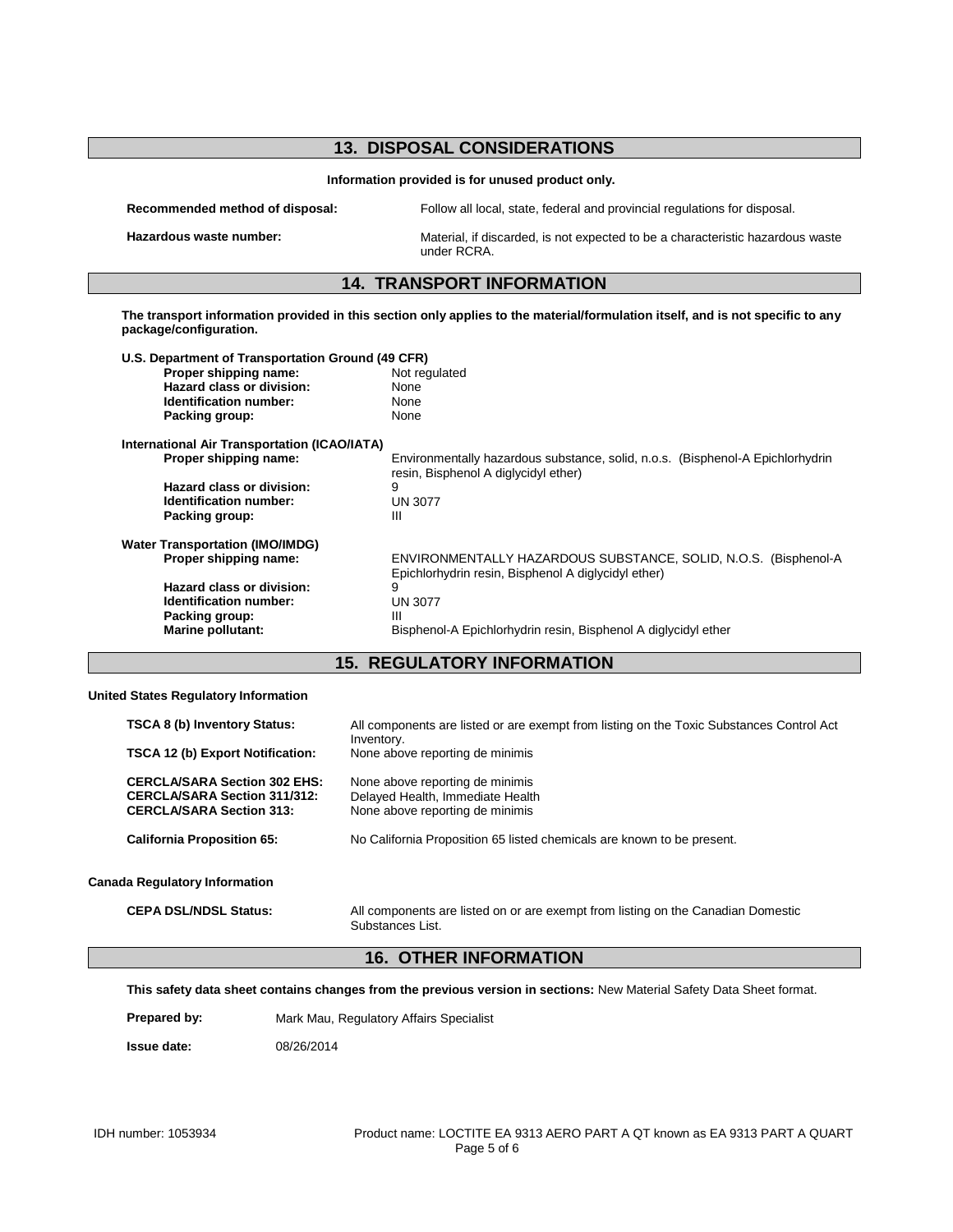**DISCLAIMER:** The data contained herein are furnished for information only and are believed to be reliable. However, Henkel Corporation and its affiliates ("Henkel") does not assume responsibility for any results obtained by persons over whose methods Henkel has no control. It is the user's responsibility to determine the suitability of Henkel's products or any production methods mentioned herein for a particular purpose, and to adopt such precautions as may be advisable for the protection of property and persons against any hazards that may be involved in the handling and use of any Henkel's products. In light of the foregoing, Henkel specifically disclaims all warranties, express or implied, including warranties of merchantability and fitness for a particular purpose, arising from sale or use of Henkel's products. Henkel further disclaims any liability for consequential or incidental damages of any kind, including lost profits.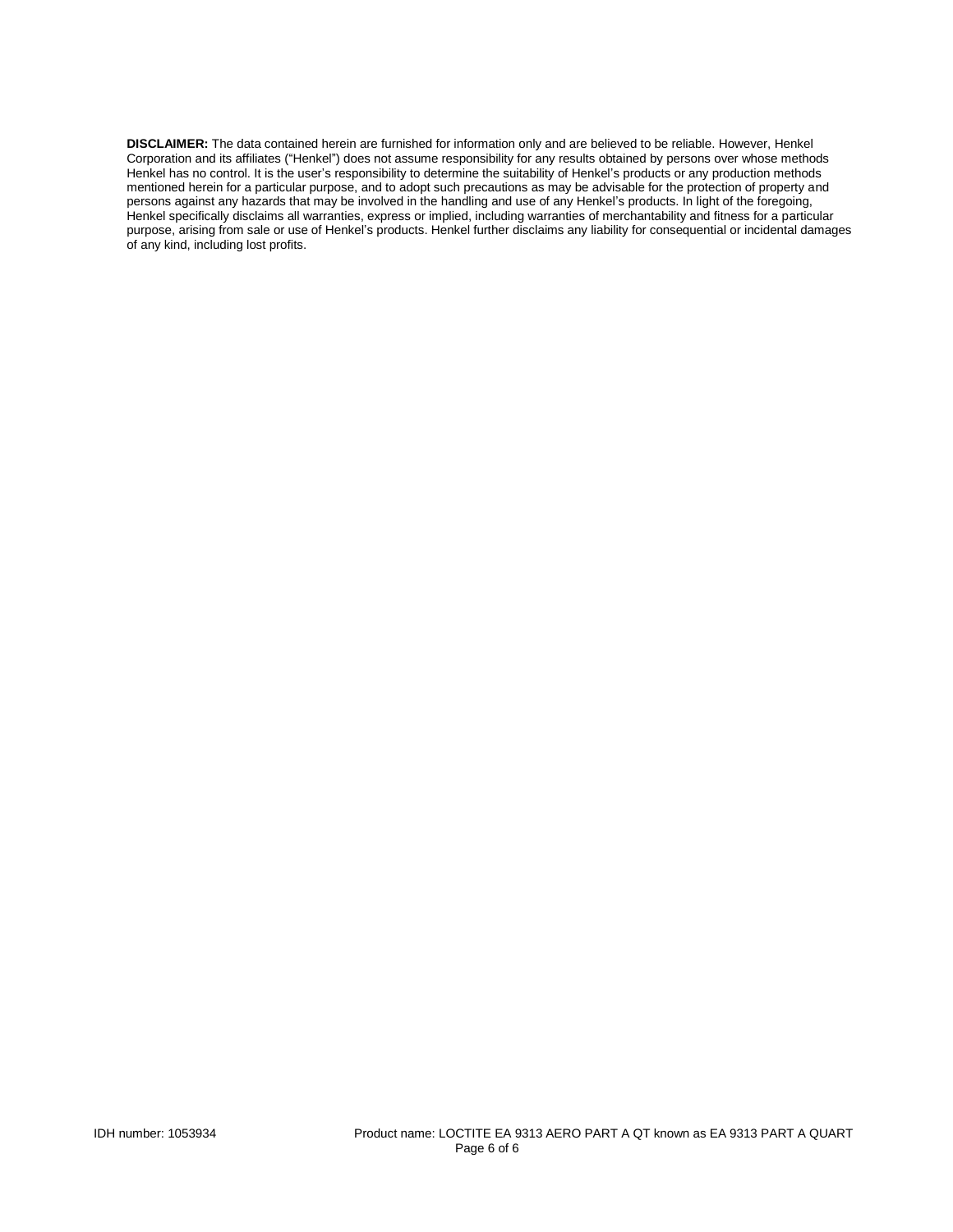# **Safety Data Sheet**



**Revision Number:** 002.1 **Issue date:** 08/26/2014

**1. PRODUCT AND COMPANY IDENTIFICATION**

**Restriction of Use:**<br>Company address: Henkel Corporation One Henkel Way Rocky Hill, Connecticut 06067

**Product name: LOCTITE EA 9313 AERO PART B 8OZ known as EA 9313 PART B 8 OZ Product type:** Adhesive for the Aerospace Industry **Item number:** AB9359014<br> **Restriction of Use:** None identified **Region:** Region: United States

**IDH number:** 1053935

**Company address: Contact information:** Telephone: (860) 571-5100 MEDICAL EMERGENCY Phone: Poison Control Center 1-877-671-4608 (toll free) or 1-303-592-1711 TRANSPORT EMERGENCY Phone: CHEMTREC 1-800-424-9300 (toll free) or 1-703-527-3887 Internet: www.henkelna.com

## **2. HAZARDS IDENTIFICATION**

## **EMERGENCY OVERVIEW** DANGER**:** CAUSES SEVERE SKIN BURNS AND EYE DAMAGE. MAY CAUSE AN ALLERGIC SKIN REACTION.

| <b>HAZARD CLASS</b>   | <b>HAZARD CATEGORY</b> |
|-----------------------|------------------------|
| <b>SKIN CORROSION</b> |                        |
| l SERIOUS EYE DAMAGE  |                        |
| I SKIN SENSITIZATION  |                        |



#### **Precautionary Statements**

| <b>Prevention:</b> | Do not breathe vapors, mist, or spray. Wash thoroughly after handling. Contaminated work<br>clothing should not be allowed out of the workplace. Wear protective gloves, eye protection,<br>and face protection.                                                                                                                                                                                                                                                                                                     |
|--------------------|----------------------------------------------------------------------------------------------------------------------------------------------------------------------------------------------------------------------------------------------------------------------------------------------------------------------------------------------------------------------------------------------------------------------------------------------------------------------------------------------------------------------|
| Response:          | IF SWALLOWED: Rinse mouth. Do NOT induce vomiting. If on skin (or hair): Take off<br>immediately all contaminated clothing. IF INHALED: Remove person to fresh air and keep<br>comfortable for breathing.<br>IF IN EYES: Rinse cautiously with water for several minutes. Remove contact lenses, if<br>present and easy to remove. Continue rinsing. Immediately call a poison control center or<br>physician. If skin irritation or rash occurs: Get medical attention. Wash contaminated clothing<br>before reuse. |
| Storage:           | Store locked up.                                                                                                                                                                                                                                                                                                                                                                                                                                                                                                     |
| Disposal:          | Dispose of contents and/or container according to Federal, State/Provincial and local<br>governmental regulations.                                                                                                                                                                                                                                                                                                                                                                                                   |

Classification complies with OSHA Hazard Communication Standard (29 CFR 1910.1200) and is consistent with the provisions of the United Nations Globally Harmonized System of Classification and Labeling of Chemicals (GHS).

**See Section 11 for additional toxicological information.**

## **3. COMPOSITION / INFORMATION ON INGREDIENTS**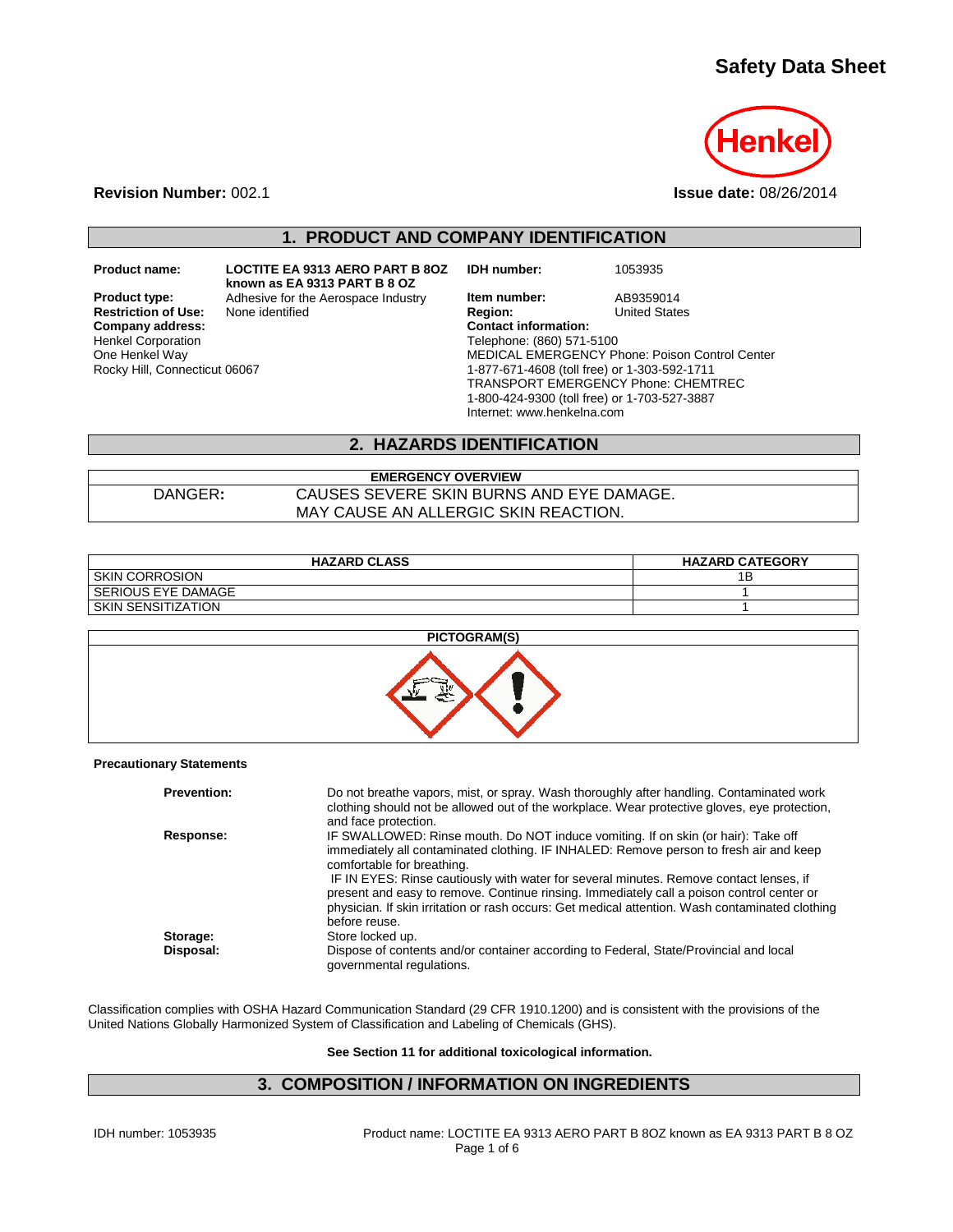| <b>Hazardous Component(s)</b>            | <b>CAS Number</b> | Percentage*   |
|------------------------------------------|-------------------|---------------|
| 3,3'-Oxybis(ethyleneoxy)bis(propylamine) | 4246-51-9         | 100<br>$60 -$ |
| Silane derivative                        | Proprietary       | - 5           |

\* Exact percentage is a trade secret. Concentration range is provided to assist users in providing appropriate protections.

| <b>4. FIRST AID MEASURES</b>          |                                                                                                                                                                                                                |  |
|---------------------------------------|----------------------------------------------------------------------------------------------------------------------------------------------------------------------------------------------------------------|--|
| Inhalation:                           | Move to fresh air. If symptoms persist, seek medical advice.                                                                                                                                                   |  |
| Skin contact:                         | Remove contaminated clothing and footwear. Immediately flush skin with<br>plenty of water (using soap, if available). If symptoms develop and persist, get<br>medical attention.                               |  |
| Eye contact:                          | Immediately flush eyes with plenty of water for at least 15 minutes. Get<br>medical attention.                                                                                                                 |  |
| Ingestion:                            | Get immediate medical attention. Do not induce vomiting. Never give anything<br>by mouth to a victim who is unconscious or is having convulsions.                                                              |  |
| Symptoms:                             | See Section 11.                                                                                                                                                                                                |  |
| Notes to physician:                   | This material is an aspiration hazard. Potential danger from aspiration must<br>be weighed against possible oral toxicity when deciding whether to induce<br>vomiting. Treat symptomatically and supportively. |  |
|                                       | <b>5. FIRE FIGHTING MEASURES</b>                                                                                                                                                                               |  |
| <b>Extinguishing media:</b>           | Water spray (fog), foam, dry chemical or carbon dioxide.                                                                                                                                                       |  |
| Special firefighting procedures:      | Wear self-contained breathing apparatus and full protective clothing, such as<br>turn-out gear. Cartridge respirators do not provide adequate protection for fire<br>fighters or exotherm mitigation.          |  |
| Unusual fire or explosion hazards:    | May liberate large quantities of dense, foul-smelling smoke which may contain<br>unidentified toxic gasses.                                                                                                    |  |
| Hazardous combustion products:        | Oxides of carbon and nitrogen, aldehydes, acids and undetermined organics.                                                                                                                                     |  |
| <b>6. ACCIDENTAL RELEASE MEASURES</b> |                                                                                                                                                                                                                |  |

**Use personal protection recommended in Section 8, isolate the hazard area and deny entry to unnecessary and unprotected personnel.**

| <b>Environmental precautions:</b> | Prevent further leakage or spillage if safe to do so. Do not allow product to<br>enter sewer or waterways.                                                                                                                                            |
|-----------------------------------|-------------------------------------------------------------------------------------------------------------------------------------------------------------------------------------------------------------------------------------------------------|
| Clean-up methods:                 | Store in a partly filled, closed container until disposal. Soak up with inert<br>absorbent material (e.g. sand, silica gel, acid binder, universal binder,<br>sawdust). Dispose of according to Federal, State and local governmental<br>regulations. |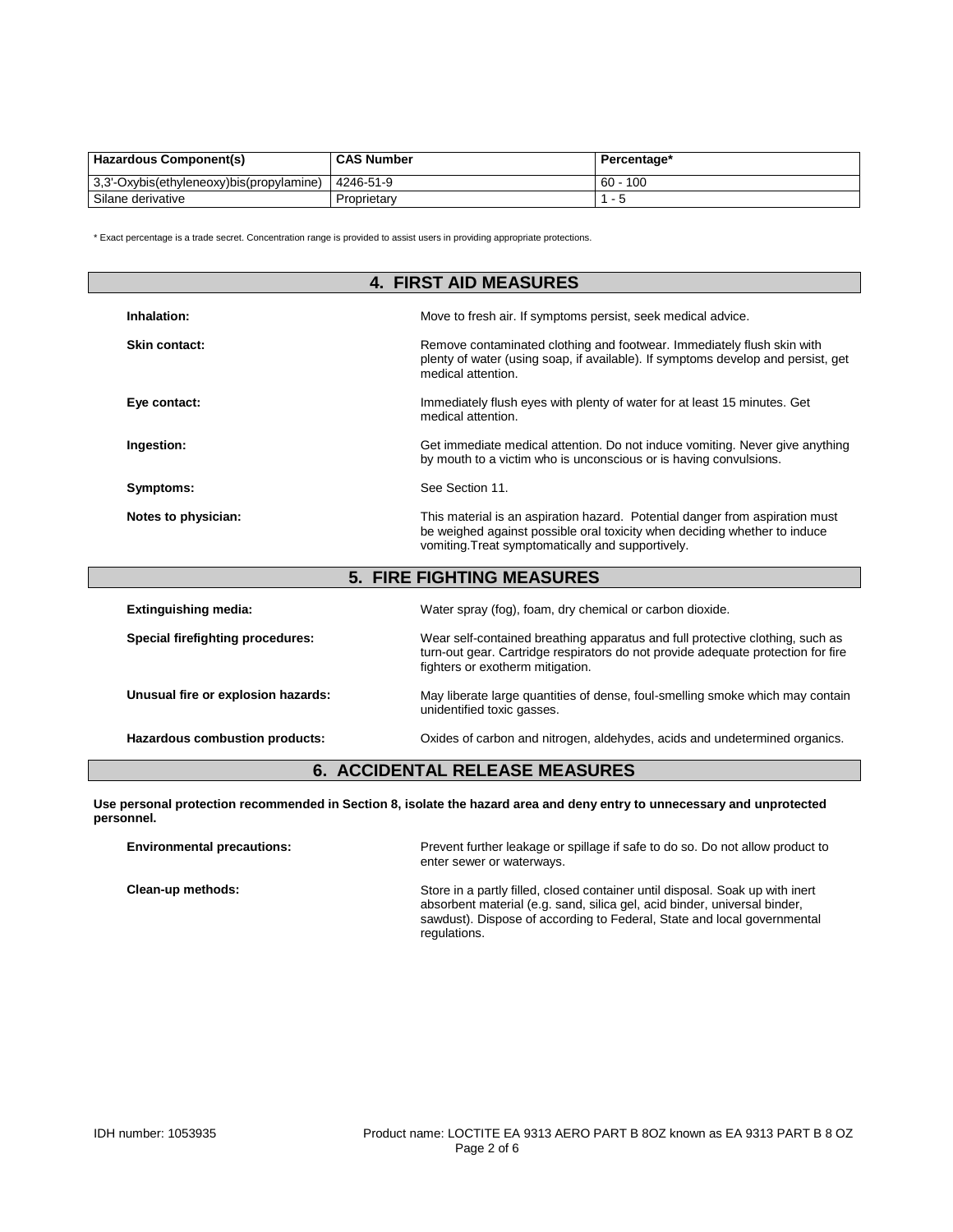# **7. HANDLING AND STORAGE**

**Handling:** For the Part A plus Part B adhesive mixture, follow curing schedule as recommended in product literature. Do not heat Part B at temperatures greater than 100 °C (212 °F). This material may self-react at higher temperatures and cause an exotherm. The exotherm has the potential for release of excessive energy and toxic gasses. Empty containers retain product residue, so obey hazard warnings and handle empty containers as if they were full. Do not cut, grind, weld, or drill on or near this container.

**Storage:** For safe storage, store between 0 °C (32°F) and 25 °C (77°F) Keep container closed.

**For information on product shelf life, please review labels on container or check the Technical Data Sheet.**

## **8. EXPOSURE CONTROLS / PERSONAL PROTECTION**

**Employers should complete an assessment of all workplaces to determine the need for, and selection of, proper exposure controls and protective equipment for each task performed.**

| <b>Hazardous Component(s)</b>            | <b>ACGIH TLV</b>                                                                                                                                                  | <b>OSHA PEL</b> | <b>AIHA WEEL</b> | <b>OTHER</b> |
|------------------------------------------|-------------------------------------------------------------------------------------------------------------------------------------------------------------------|-----------------|------------------|--------------|
| 3,3'-Oxybis(ethyleneoxy)bis(propylamine) | None                                                                                                                                                              | None            | None             | None         |
| Silane derivative                        | None                                                                                                                                                              | None            | None             | None         |
| <b>Engineering controls:</b>             | Provide local and general exhaust ventilation to effectively remove and<br>prevent buildup of any vapors or mists generated from the handling of this<br>product. |                 |                  |              |
| <b>Respiratory protection:</b>           | If ventilation is not sufficient to effectively prevent buildup of aerosols, mists or<br>vapors, appropriate NIOSH/MSHA respiratory protection must be provided.  |                 |                  |              |
| Eye/face protection:                     | Wear appropriate goggles, face shields or other PPE which will be effective<br>under the circumstances if the possibility of contact exists.                      |                 |                  |              |
| <b>Skin protection:</b>                  | Wear impervious gloves for prolonged contact. Use of impervious apron and<br>boots are recommended.                                                               |                 |                  |              |

## **9. PHYSICAL AND CHEMICAL PROPERTIES**

| <b>Physical state:</b>                   | Liquid                                                                |
|------------------------------------------|-----------------------------------------------------------------------|
| Color:                                   | Red                                                                   |
| Odor:                                    | Ammoniacal                                                            |
| Odor threshold:                          | Not available.                                                        |
| pH:                                      | Not determined                                                        |
| Vapor pressure:                          | Not available.                                                        |
| Boiling point/range:                     | 224 °C (435.2 °F)                                                     |
| Melting point/ range:                    | Not determined                                                        |
| Specific gravity:                        | 1.0                                                                   |
| Vapor density:                           | 8.45                                                                  |
| Flash point:                             | $> 93$ °C ( $> 199.4$ °F)                                             |
| Flammable/Explosive limits - lower:      | Not determined                                                        |
| Flammable/Explosive limits - upper:      | Not determined                                                        |
| <b>Autoignition temperature:</b>         | Not determined                                                        |
| <b>Evaporation rate:</b>                 | Not determined                                                        |
| Solubility in water:                     | Partially miscible                                                    |
|                                          |                                                                       |
| Partition coefficient (n-octanol/water): | Not determined                                                        |
| <b>VOC content:</b>                      | < 10 g/l per SCAQMD Rule 1124 [EPA Test Method 24/304-91] (estimated) |
| Viscosity:                               | Not available.                                                        |
| <b>Decomposition temperature:</b>        | Not available.                                                        |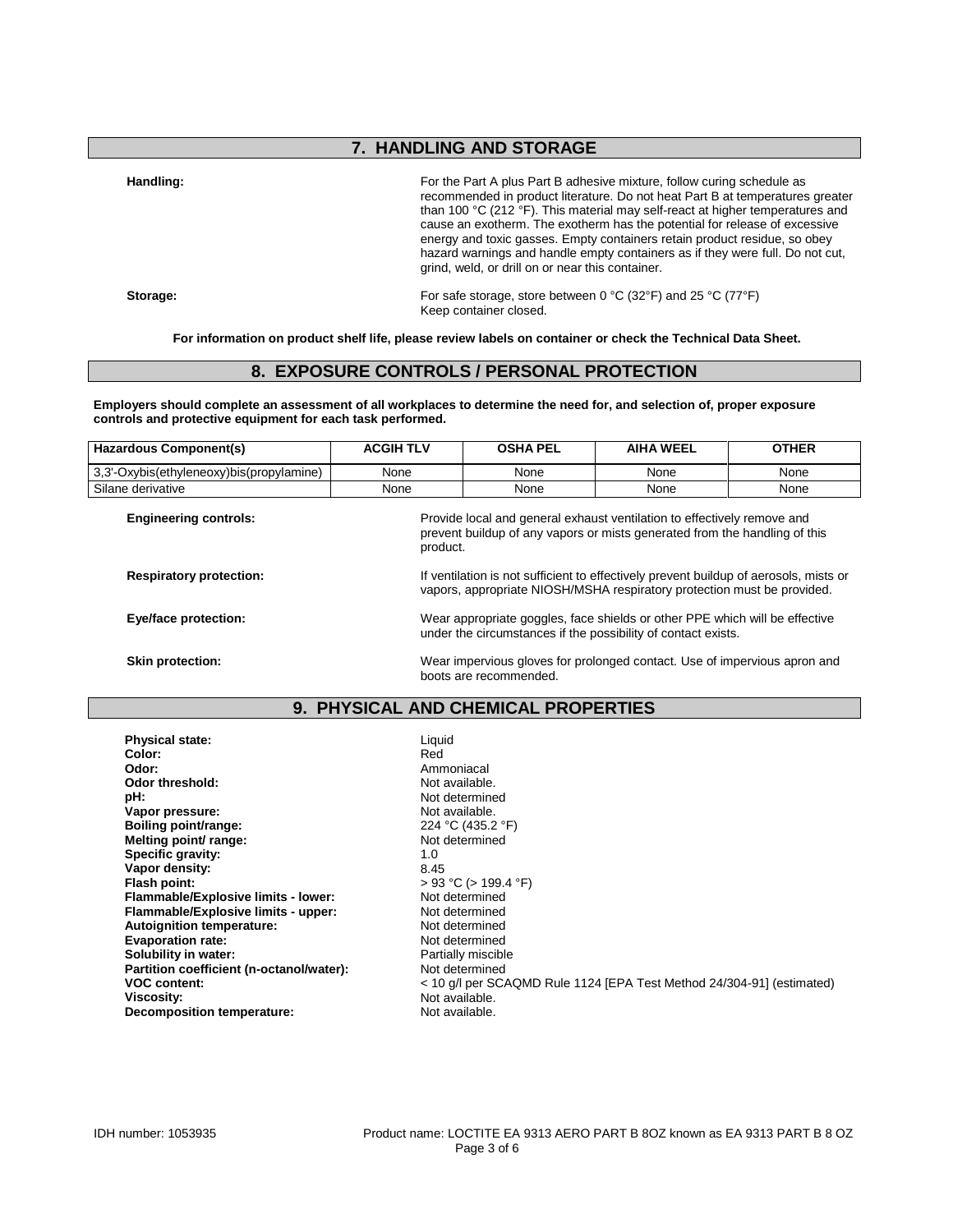# **10. STABILITY AND REACTIVITY**

| Stability:                                  | Stable                                                                                                                                                                                                                                                          |
|---------------------------------------------|-----------------------------------------------------------------------------------------------------------------------------------------------------------------------------------------------------------------------------------------------------------------|
| Hazardous reactions:                        | May occur.                                                                                                                                                                                                                                                      |
| <b>Hazardous decomposition</b><br>products: | Oxides of carbon and nitrogen, aldehydes, acids and undetermined organics.                                                                                                                                                                                      |
| Incompatible materials:                     | Keep away from strong oxidizing agents, strong Lewis or mineral acids.                                                                                                                                                                                          |
| <b>Reactivity:</b>                          | Not available.                                                                                                                                                                                                                                                  |
| Conditions to avoid:                        | Do not heat mixed adhesive unless curing surfaces to be bonded. Failure to observe these<br>precautions may result in excessive heat build-up causing an exotherm. Avoid mixing resin<br>(Part A) and curing agent (Part B) unless you plan to use immediately. |

# **11. TOXICOLOGICAL INFORMATION**

**Relevant routes of exposure:** Skin, Inhalation, Eyes

### **Potential Health Effects/Symptoms**

| Inhalation:<br><b>Skin contact:</b> | Mists, vapors or liquid may cause severe irritation or burns.<br>This product is severely irritating to the skin and may cause burns. May cause allergic skin |
|-------------------------------------|---------------------------------------------------------------------------------------------------------------------------------------------------------------|
|                                     | reaction.                                                                                                                                                     |
| Eye contact:                        | This product is severely irritating to the eyes and may cause irreversible damage including<br>burns and blindness.                                           |
| Ingestion:                          | Ingestion can cause gastrointestinal irritation, nausea, vomiting and diarrhea.                                                                               |

| Hazardous Component(s)                   | LD50s and LC50s | <b>Immediate and Delayed Health Effects</b> |  |
|------------------------------------------|-----------------|---------------------------------------------|--|
| 3.3'-Oxybis(ethyleneoxy)bis(propylamine) | None            | Corrosive                                   |  |
| Silane derivative                        | None            | Irritant, Allergen                          |  |

| Hazardous Component(s)                   | <b>NTP Carcinogen</b> | <b>IARC Carcinogen</b> | <b>OSHA Carcinogen</b><br>(Specifically Regulated) |
|------------------------------------------|-----------------------|------------------------|----------------------------------------------------|
| 3.3'-Oxybis(ethyleneoxy)bis(propylamine) | No                    | No                     | No                                                 |
| Silane derivative                        | No                    | No                     | No                                                 |

# **12. ECOLOGICAL INFORMATION**

**Ecological information:** Not available.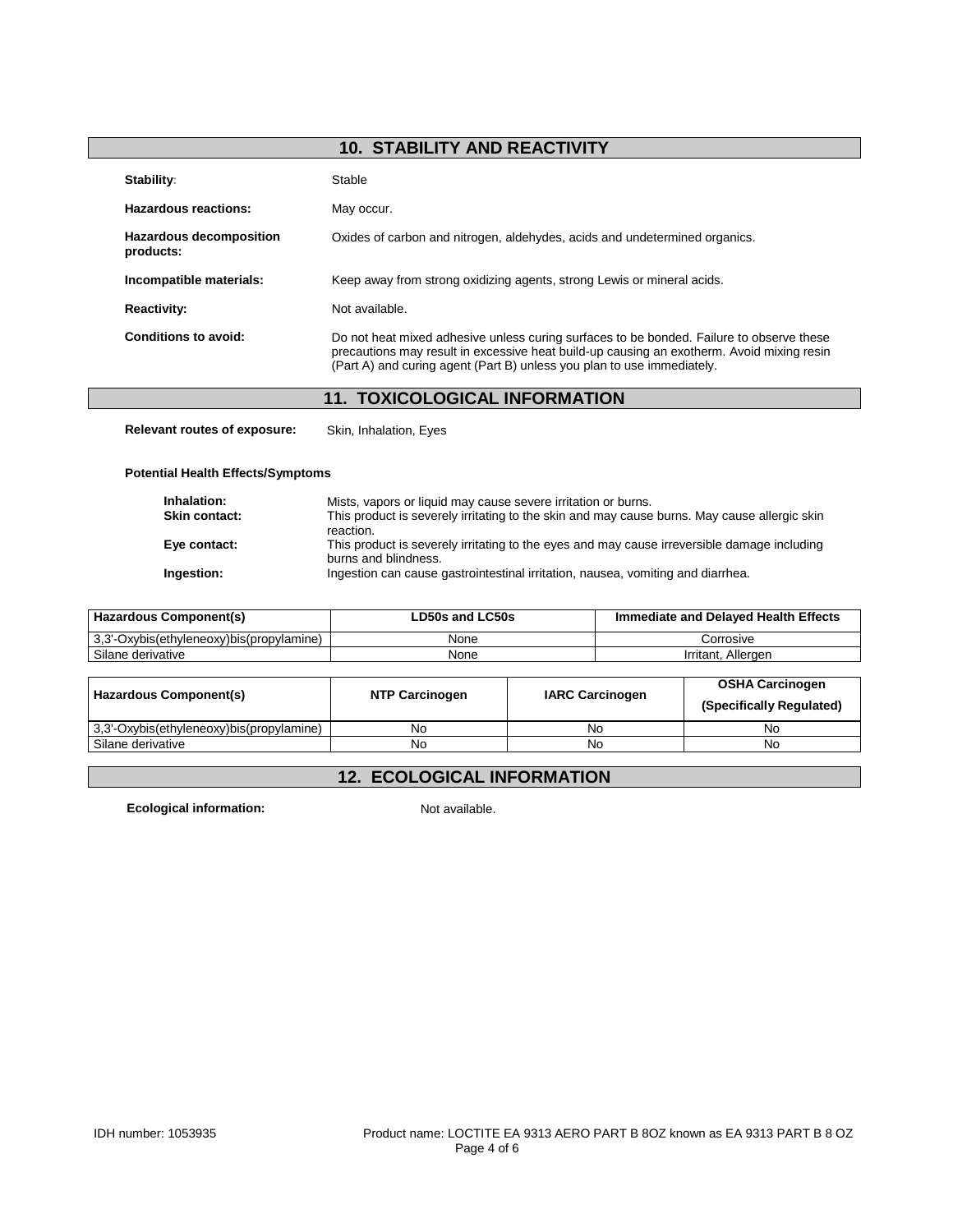| <b>13. DISPOSAL CONSIDERATIONS</b><br>Information provided is for unused product only.                                                                                        |                                                                                                            |
|-------------------------------------------------------------------------------------------------------------------------------------------------------------------------------|------------------------------------------------------------------------------------------------------------|
|                                                                                                                                                                               |                                                                                                            |
| Hazardous waste number:                                                                                                                                                       | This product, if discarded, may be characterized as a RCRA corrosive waste,<br>D <sub>0</sub> 02.          |
|                                                                                                                                                                               | <b>14. TRANSPORT INFORMATION</b>                                                                           |
| package/configuration.<br>U.S. Department of Transportation Ground (49 CFR)<br>Proper shipping name:<br>Hazard class or division:<br>Identification number:<br>Packing group: | Amines, liquid, corrosive, n.o.s. (Diethylene glycol di-(3-aminopropyl) ether)<br>8<br><b>UN 2735</b><br>Ш |
| <b>International Air Transportation (ICAO/IATA)</b><br>Proper shipping name:<br>Hazard class or division:<br>Identification number:<br>Packing group:                         | Amines, liquid, corrosive, n.o.s. (Diethylene glycol di-(3-aminopropyl) ether)<br>8<br><b>UN 2735</b>      |
|                                                                                                                                                                               | Ш                                                                                                          |

**Hazard class or division:** 8<br> **Identification number:** UN 2735 **Identification number:** U<br> **Packing group:** II **Packing group:** 

ether)

**15. REGULATORY INFORMATION**

### **United States Regulatory Information**

| <b>TSCA 8 (b) Inventory Status:</b>                                                                           | All components are listed or are exempt from listing on the Toxic Substances Control Act<br>inventory.                  |
|---------------------------------------------------------------------------------------------------------------|-------------------------------------------------------------------------------------------------------------------------|
| <b>TSCA 12 (b) Export Notification:</b>                                                                       | None above reporting de minimis                                                                                         |
| <b>CERCLA/SARA Section 302 EHS:</b><br><b>CERCLA/SARA Section 311/312:</b><br><b>CERCLA/SARA Section 313:</b> | None above reporting de minimis<br>Immediate Health, Delayed Health<br>None above reporting de minimis                  |
| <b>California Proposition 65:</b>                                                                             | This product contains a chemical known to the State of California to cause birth defects or<br>other reproductive harm. |
| <b>Canada Regulatory Information</b>                                                                          |                                                                                                                         |

**CEPA DSL/NDSL Status:** One or more components are not listed on, and are not exempt from listing on either the Domestic Substances List or the Non-Domestic Substances List.

# **16. OTHER INFORMATION**

**This safety data sheet contains changes from the previous version in sections:** New Material Safety Data Sheet format.

Prepared by: Mark Mau, Regulatory Affairs Specialist

**Issue date:** 08/26/2014